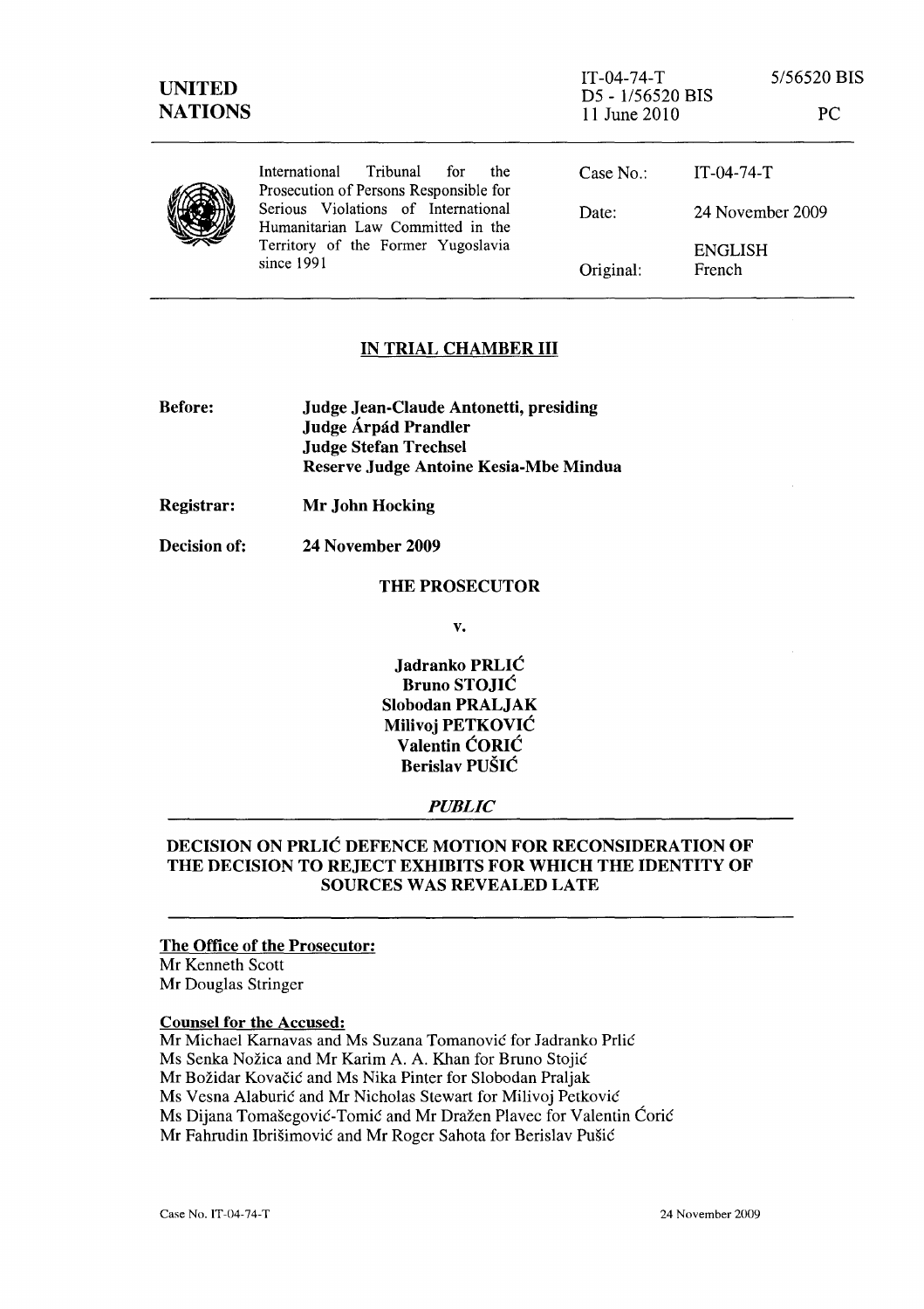**TRIAL CHAMBER III** ("Chamber") of the International Tribunal for the Prosecution of Persons Responsible for Serious Violations of International Humanitarian Law Committed in the Territory of the Former Yugoslavia since 1991 ("Tribunal"),

**SEIZED** of "Jadranko Prlic's Motion for Re-evaluation of the Admission of Evidence Rejected Because the Identity of the Sources was Revealed Subsequent to the Initial Application for Admission Wherein Pseudonyms were Provided as Requested by the Sources", filed publicly by Counsel for the Accused Jadranko Prlic ("Prlic Defence") on 19 October 2009 ("Motion"), to which four confidential annexes are attached, in which the Prlic Defence requests that the Chamber reconsider in part the "Decision on Prlic Defence Motion for Reconsideration of the Decision on Admission of Documentary Evidence" rendered publicly by the Chamber on 29 June 2009 ("Decision of 29 June 2009"),

**NOTING** the "Prosecution Response to Prlic 19 October 2009 Motion for Reconsideration of Chamber Decision Denying Admission of Anonymous Defence Exhibits", filed publicly by the Office of the Prosecutor ("Prosecution") on 30 October 2009 ("Response"),

**NOTING** the "Decision on Prlic Defence Motion for Admission of Documentary Evidence" rendered publicly by the Chamber on 6 March 2009 ("Decision of 6 March 2009"), in which it rejected the many exhibits for which the Prlic Defence had not disclosed the identity of the sources, $\frac{1}{1}$ 

**NOTING** the Decision of 29 June 2009 in which the Chamber denied the Prlic Defence motion for reconsideration with respect to the exhibits whose sources were finally revealed by the Prlic Defence ("Exhibits"),<sup>2</sup>

**NOTING** the "Legal Opinion, *Amicus Curiae* Response to the Chamber's Questions Following the Order Appointing an *Amicus Curiae* of 25 August 2009", filed publicly by Mr Battista on 6 October 2009 ("Report"), in which the *Amicus Curiae* concluded

<sup>&</sup>lt;sup>1</sup> Decision of 6 March 2009, para. 26.

 $2^2$  Decision of 29 June 2009, para. 32.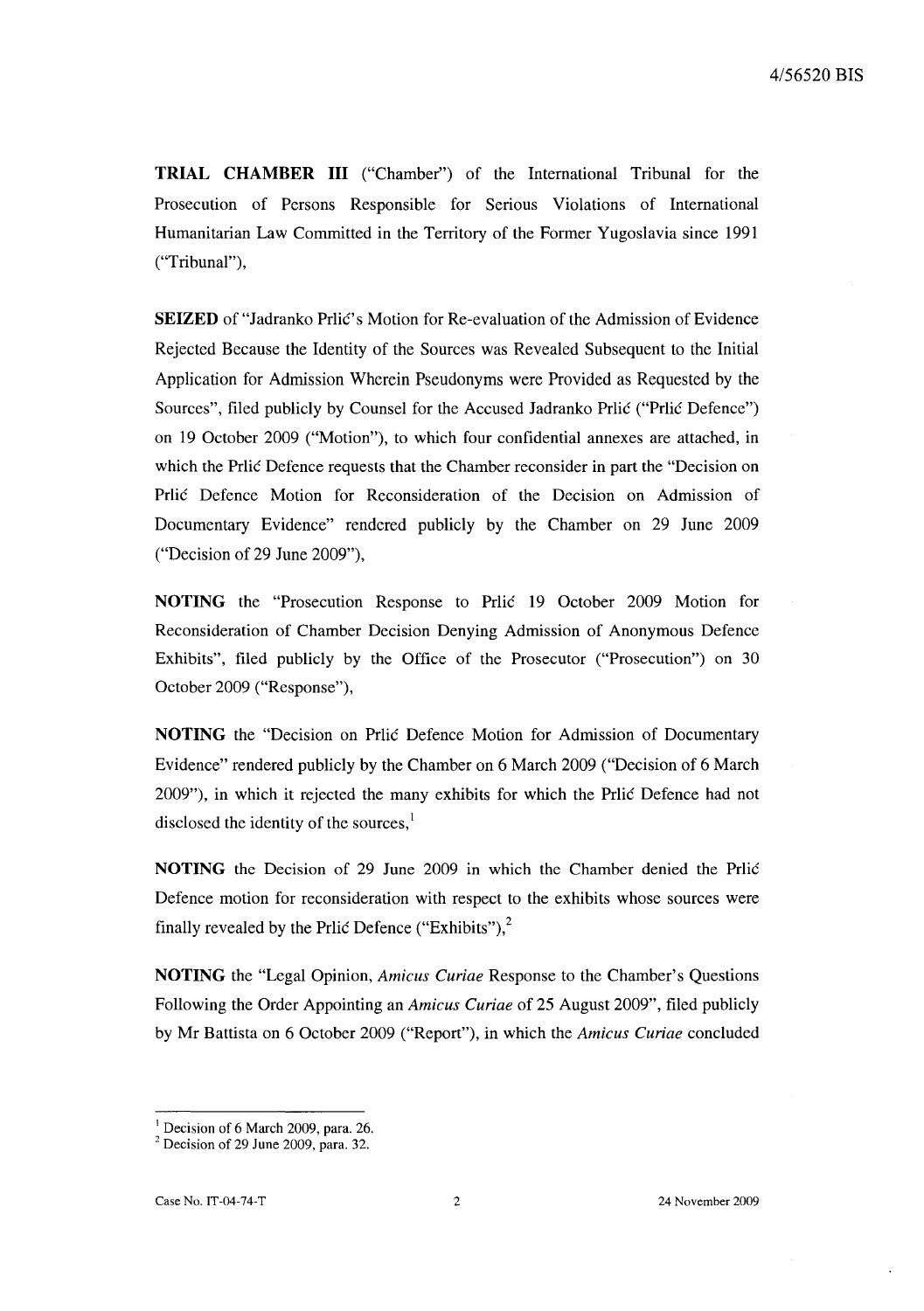that there was no misconduct, violation or contempt with regard to maintaining the anonymity of the sources of documents on the part of Mr Karnavas,<sup>3</sup>

**NOTING** the "Decision Subsequent to the *Amicus Curiae* Report", rendered publicly by the Chamber on 3 November 2009, in which the Chamber decided to close the investigation opened against Mr Karnavas,

**CONSIDERING** that in support of the Motion, the Prlic Defence reiterates that it was not in a position to reveal the identity of the sources unless authorised by them, and that authorisation was finally given, upon reconsideration, by some of the sources.<sup>4</sup>

**CONSIDERING** that the Prlic Defence further argues that in the Decision of 29 June 2009 the Chamber decided to deny the motion for reconsideration with respect to the Exhibits and that it announced that it would render a specific decision on this issue, which, according to the Prlic Defence, has never been rendered, $5$ 

**CONSIDERING** that in light of the Report and particularly paragraphs 102, 103 and 104 of the aforementioned Report, the Prlic Defence thus requests that the Chamber reconsider the Exhibits, $<sup>6</sup>$ </sup>

**CONSIDERING** that, in the Response, the Prosecution contends that the Chamber has already clearly denied the admission of the Exhibits several times and that there is no reason to reconsider that question again, $<sup>7</sup>$ </sup>

**CONSIDERING** that the Prosecution further submits that the Prlic Defence has misinterpreted paragraph 32 of the Decision of 29 June 2009, when arguing that the Chamber announced that it would render a subsequent decision concerning the Exhibits, and contends that the Chamber in fact announced a decision concerning the conduct of Counsel for the Accused Prlic.<sup>8</sup>

 $3$  Report, para. 104.

<sup>&</sup>lt;sup>4</sup> Motion, paras 1 and 2.

Motion, para. 4.

Motion, paras 6 and 7.

<sup>7</sup> Response, paras 1, 3 and 7.

<sup>8</sup> Response, para. 3.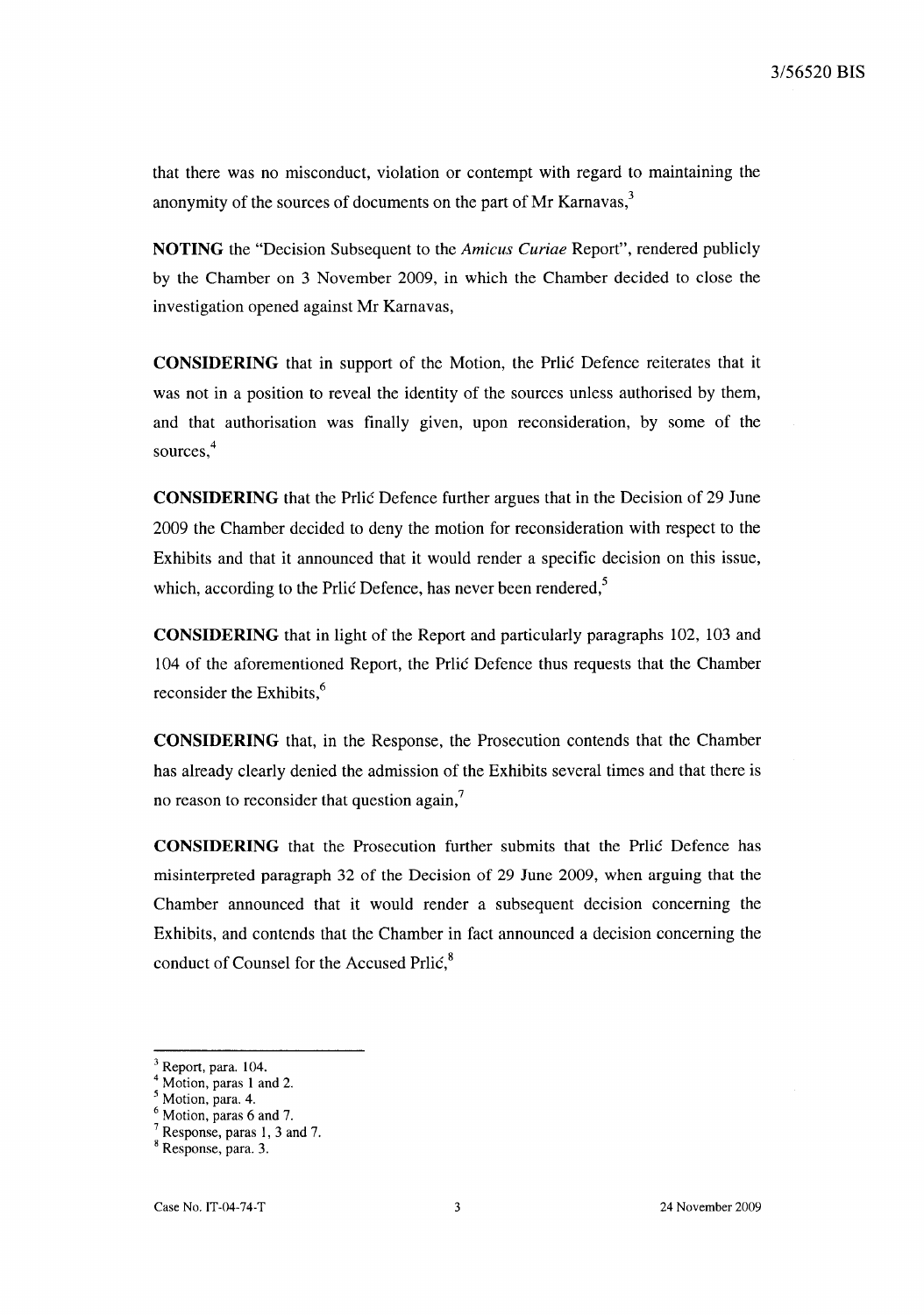**CONSIDERING** that the Chamber refers the Prlic Defence to paragraph 32 of the Decision of 29 June 2009 in its entirety, in which it appears clear that the Chamber has resolved the question of admission of the Exhibits once and for all and that, as noted by the Prosecution, the mention of a subsequent decision refers only to the investigation procedure concerning the conduct of Mr Karnavas,

**CONSIDERING** that the Chamber emphasizes that the object of the Report was not to state whether or not it was possible for a chamber to admit documents whose sources were kept secret and subsequently revealed, but to give an opinion to the Chamber on the conduct of counsel and his manner of keeping the identity of his sources secret,<sup>9</sup>

**CONSIDERING** that the Chamber therefore holds that, in the Decision of 29 June 2009, it rejected the Exhibits clearly and once and for all; that on this issue the Decision of 29 June 2009 constitutes *res judicata,* since the Prlic Defence did not challenge the dismissal of the reconsideration of the Exhibits before the Appeals Chamber;<sup>10</sup> that the Prlic Defence therefore has no basis upon which to seek reconsideration of admission of the Exhibits and that the Motion should be denied.

<sup>9</sup>*See* the questions posed by the Chamber in the "Order Appointing an *Amicus Curiae"* rendered confidentially by the Chamber on 3 July 2009; "Order Amending the Appointment of an *Amicus Curiae"* rendered publicly by the Chamber on 15 July 2009; and the "Second Order Appointing an *Amicus Curiae"* rendered publicly by the Chamber on 25 August 2009.

<sup>&</sup>lt;sup>10</sup> "Decision on Jadranko Prlic's Interlocutory Appeal Against the Decision on Prlic Defence Motion for Reconsideration of the Decision on Admission of Documentary Evidence", rendered publicly by the Appeals Chamber on 3 November 2009.